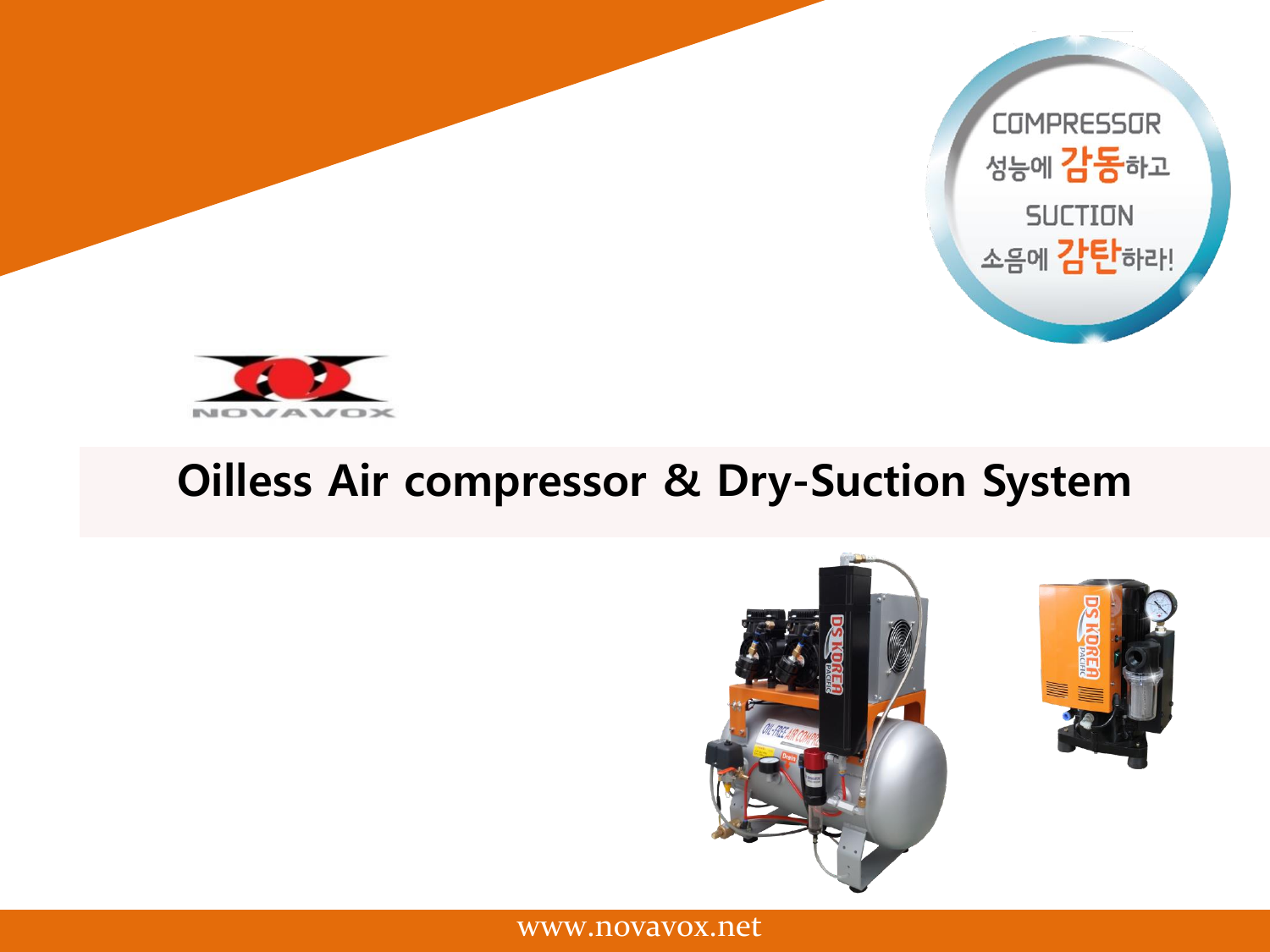# **DS-202 SERIES**

#### 2. LOW NOISE, LOW VIBRATION, THE BEST DURABILITY WITH SAFETY DOUBLE HEAD 3. CLEAN AIR OUTPUT INSTALLED AFTER COOLER AND AIR FILTER PRESSURE , VACUUM LOADING TIME 24HOUR,. 4. OVER CURRENT PROTECTION SENSOR AND MOTOR SENSOR FOR OVER HEAT PROTECTION INSTALLED**DS-202W DS-202D[W] DS-202S SPECIFICATION MODEL DS-202S DS-202W DS-202D[W] MOTOR TYPE RAD 120 ( Double head type)** <sup><sup><sup>\*</sup>\*\*\*\*</sup></sup> **VOLTAGE / FREQUENCY AC-220V / 60Hz (50Hz)** OUTPUT INPUT **MAX. PRESSURE (bar) 8.0 / 7.0 bar** 접선입력 방 채택으로 원심분리효과 **FREE FLOW (LPM) 240L**  극대화  $1\overline{X}$ 원심분리 **AIR TNAK MATERIAL ALUMIMUM TANK CAPACITY (Liter) 40L** 2차 ♥♥♥ **NOISE LEVLE 60dB** 유.수분<br>자동 배출 **WATER OPTION** 기본사양 WATER SEPARATOR **SEPARATOR DRYER**

1.COMPACT DESIGN,

**DIMENSIONS (L×W×Hmm) 500mm×550mm×750mm** ※WATER SEPARATOR 란? 수분을 99.9%제거 필터[반영구적 사용]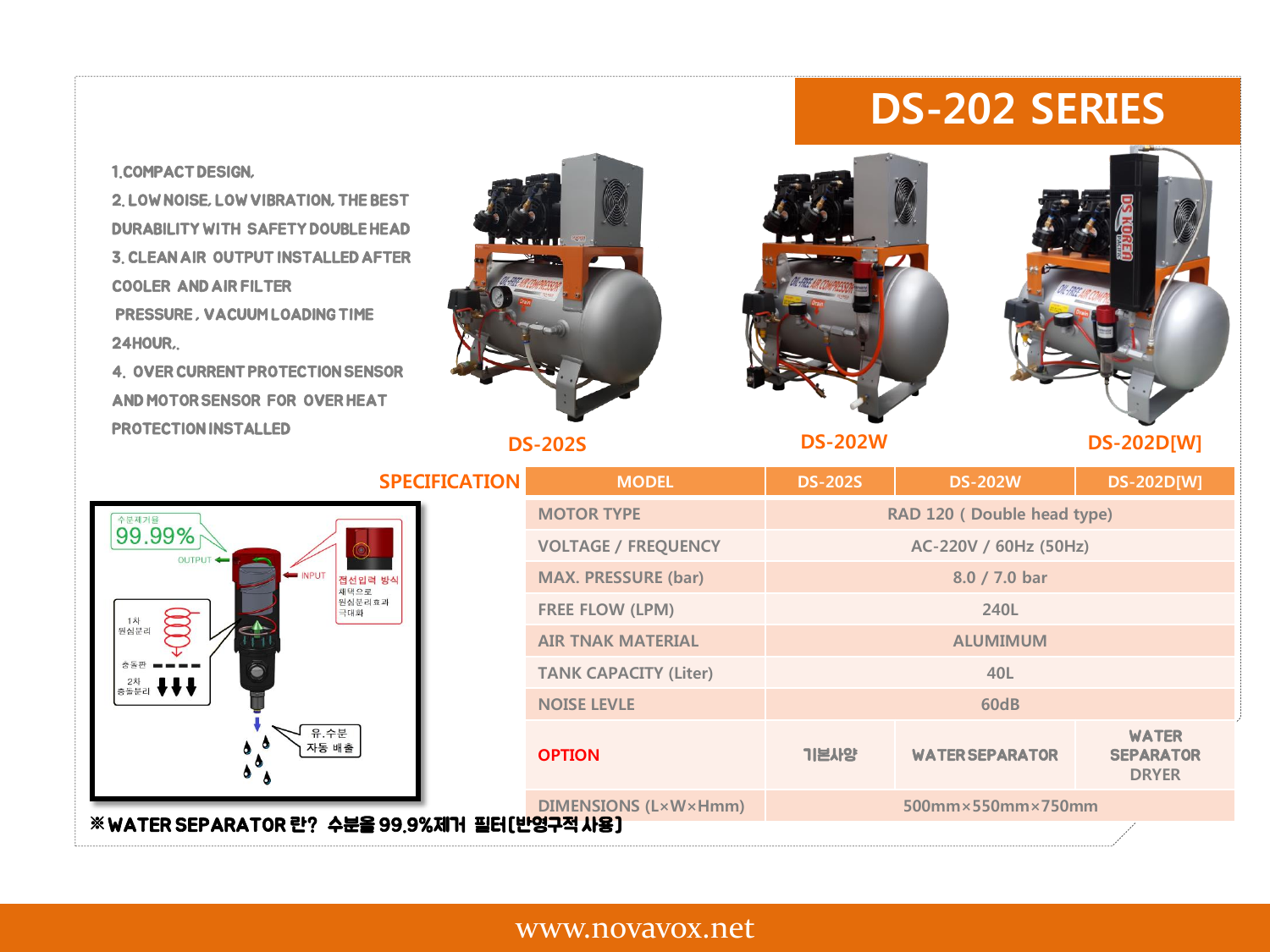# **DS-302 SERIES**

#### 1.COMPACT DESIGN,

2. LOW NOISE, LOW VIBRATION, THE BEST DURABILITY WITH SAFETY DOUBLE HEAD 3. CLEAN AIR OUTPUT INSTALLED AFTER COOLER AND AIR FILTER PRESSURE , VACUUM LOADING TIME 24HOUR,.

4. OVER CURRENT PROTECTION SENSOR AND MOTOR SENSOR FOR OVER HEAT PROTECTION INSTALLED



**DS-302S**





**DS-302D[W]**

| <b>SPECIFICATION</b>                                                                                                            | <b>MODEL</b>                 | <b>DS-302S</b>                         | <b>DS-302W</b>         | <b>DS-302D[W]</b>                      |
|---------------------------------------------------------------------------------------------------------------------------------|------------------------------|----------------------------------------|------------------------|----------------------------------------|
| 수분제거율<br>99.99%<br>OUTPUT <<br><b>INPUT</b><br>접선입력 방식<br>채택으로<br>원심분리효과<br>극대화<br>1차<br>원심분리<br>총돌분리 ♥♥♥<br>유.수분<br>자동 배출<br>۰ | <b>MOTOR TYPE</b>            | RAD 120 (Double head type)             |                        |                                        |
|                                                                                                                                 | <b>VOLTAGE / FREQUENCY</b>   | AC-220V / 60Hz (50Hz)                  |                        |                                        |
|                                                                                                                                 | <b>MAX. PRESSURE (bar)</b>   |                                        | 8.0 / 7.0 bar          |                                        |
|                                                                                                                                 | <b>FREE FLOW (LPM)</b>       |                                        | 360L                   |                                        |
|                                                                                                                                 | <b>AIR TNAK MATERIAL</b>     | <b>ALUMIMUM</b>                        |                        |                                        |
|                                                                                                                                 | <b>TANK CAPACITY (Liter)</b> |                                        | 40L                    |                                        |
|                                                                                                                                 | <b>NOISE LEVLE</b>           |                                        | <b>65dB</b>            |                                        |
|                                                                                                                                 | <b>OPTION</b>                | 기본사양                                   | <b>WATER SEPARATOR</b> | <b>WATER SEPARATOR</b><br><b>DRYER</b> |
|                                                                                                                                 | <b>DIMENSIONS (L×W×Hmm)</b>  | $500$ mm $\times$ 550mm $\times$ 750mm |                        |                                        |
| ※ WATER SEPARATOR 란?                                                                                                            |                              |                                        |                        |                                        |

Oil and water mist 99.99% cleared [semipermanent]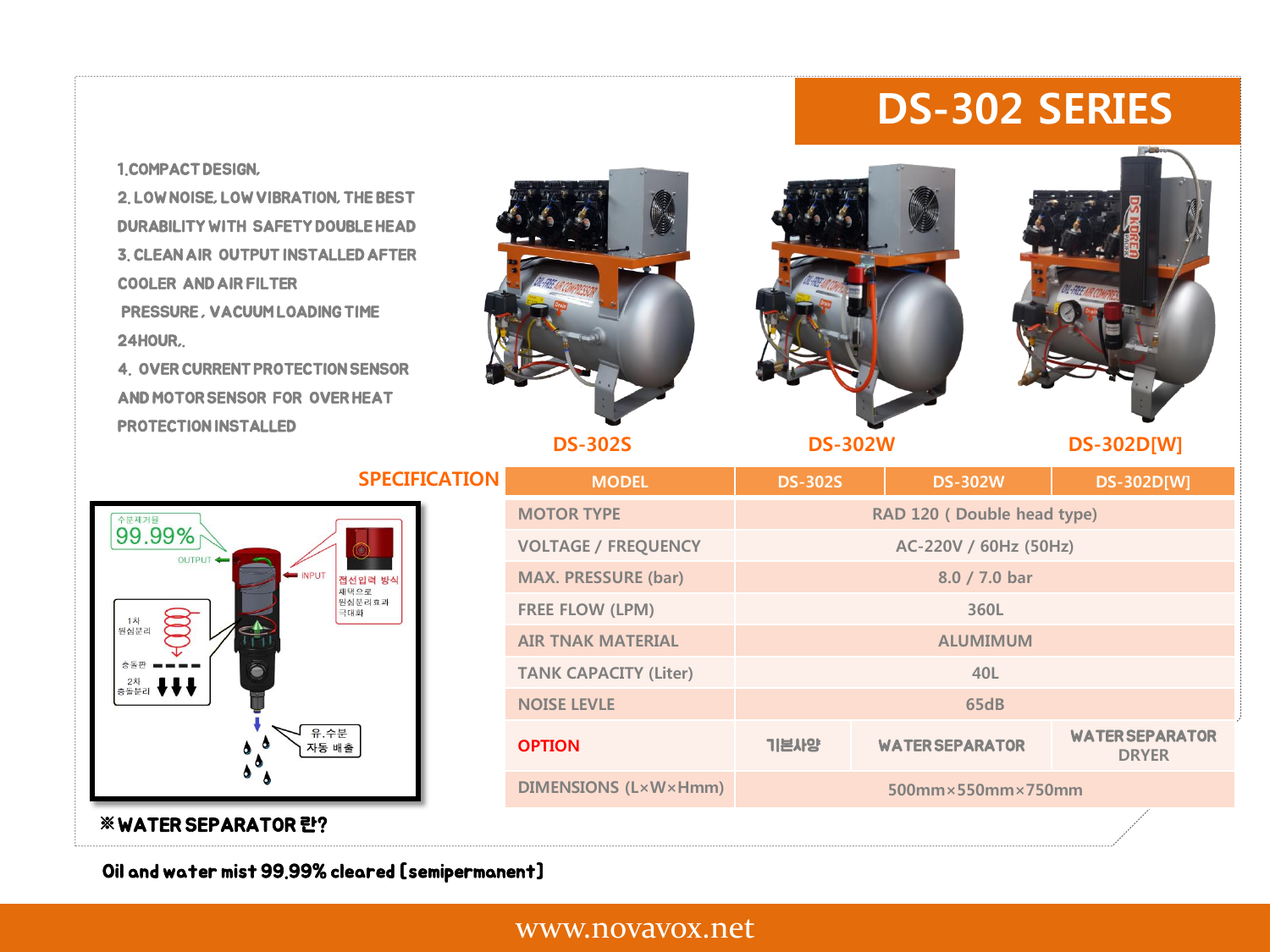# **DS-402 SERIES**

**1.COMPACT DESIGN, 2. LOW NOISE, LOW VIBRATION, THE BEST DURABILITY WITH SAFETY DOUBLE HEAD 3. CLEAN AIR OUTPUT INSTALLED AFTER COOLER AND AIR FILTER PRESSURE , VACUUM LOADING TIME 24HOUR,. 4. OVER CURRENT PROTECTION SENSOR AND MOTOR SENSOR FOR OVER HEAT PROTECTION INSTALLED**



# **DUAL [2HP+2HP] SPARE COMPRESSOR FOR EMERGENCY**

**DS-402D[W]**

| 수분제거율<br>99.99%<br>OUTPUT<br>NPUT<br>접선입력 방식<br>채택으로<br>원심분리효과<br>극대화<br>원심분리<br>유.수분<br>자동 배출<br>$\bullet$ | <b>SPECIFICATION</b>        | <b>MODEL</b>                 | <b>DUAL</b>                | <b>DS-402D[W]</b>             |
|-------------------------------------------------------------------------------------------------------------|-----------------------------|------------------------------|----------------------------|-------------------------------|
|                                                                                                             |                             | <b>MOTOR TYPE</b>            | RAD 120 (Double head type) |                               |
|                                                                                                             |                             | <b>VOLTAGE / FREQUENCY</b>   | AC-220V / 60Hz (50Hz)      |                               |
|                                                                                                             |                             | <b>MAX. PRESSURE (bar)</b>   | 8.0 / 7.0 bar              |                               |
|                                                                                                             |                             | <b>FREE FLOW (LPM)</b>       | 240L                       | 480L                          |
|                                                                                                             |                             | <b>AIR TNAK MATERIAL</b>     | <b>ALUMIMUM</b>            |                               |
|                                                                                                             |                             | <b>TANK CAPACITY (Liter)</b> | 60L                        |                               |
|                                                                                                             |                             | <b>NOISE LEVLE</b>           | 60dB                       | <b>68dB</b>                   |
|                                                                                                             |                             | <b>STANDARD EQUIPMENT</b>    |                            | <b>WATER SEPARATOR, DRYER</b> |
|                                                                                                             | <b>DIMENSIONS (L×W×Hmm)</b> |                              | $800$ mm×550mm×750mm       |                               |
| ※WATER SEPARATOR 란? 수분을 99.9%제거 필터[반영구적사용]                                                                  |                             |                              |                            |                               |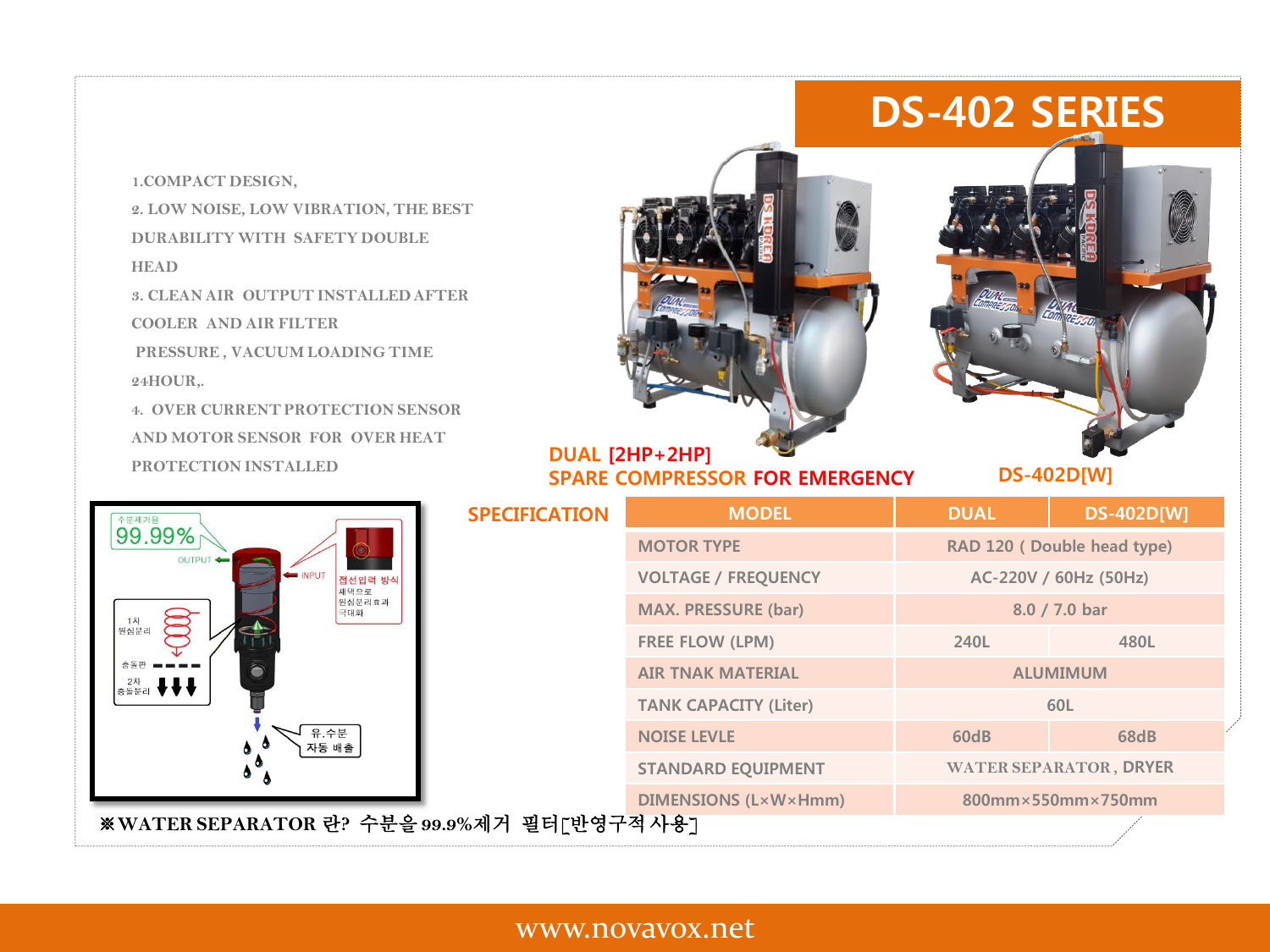# *CASE & WATER SEPARATOR*



### **DS COMPRESSOR CASE WHOLE PRODUCT APPLICATION**



### **GOOD DESIGN AND EASY TO MOVEMENT!**

### **LOW NOISE USED BY LAB AND HOSPITAL ,SCHOOL/**

### **DS COMPRESSOR CASE SPECIFICATION**

| <b>MODEL</b>         | <b>COMPRESSOR CASE</b>                 |
|----------------------|----------------------------------------|
| DIMENSIONS (L×W×Hmm) | $750$ mm $\times$ 600mm $\times$ 850mm |
| DS-402D[W] CASE      | $800$ mm×600mm×850mm                   |

### **☞ OIL, WATER MIST COMPLETELY 99,99%**

#### **☞ HIGH QUALITY, LOW COST !!**

**☞** COMPACT AND GOOD DESIGN, [AL6061 DURALUMIN MATERIAL,, ANODIZED FOR EROSION PROTECTION

### **Water Separator SPECIFICATION**

| <b>MODEL</b>          | <b>DS-100</b>               | <b>DS-300</b>               |
|-----------------------|-----------------------------|-----------------------------|
| <b>MAX. FLOW RATE</b> | 100l/min                    | 300l/min                    |
| <b>MAX. PRESSURE</b>  | $1 - 10$ kg/cm <sup>2</sup> | $1 - 10$ kg/cm <sup>2</sup> |
| <b>OPER. TEMP.</b>    | $0~60^{\circ}$ C            | $0~60^{\circ}$ C            |
| <b>DIAMETER</b>       | 56 mm                       | 85 mm                       |
| <b>HEIGHT</b>         | 203 mm                      | 275 mm                      |
|                       |                             |                             |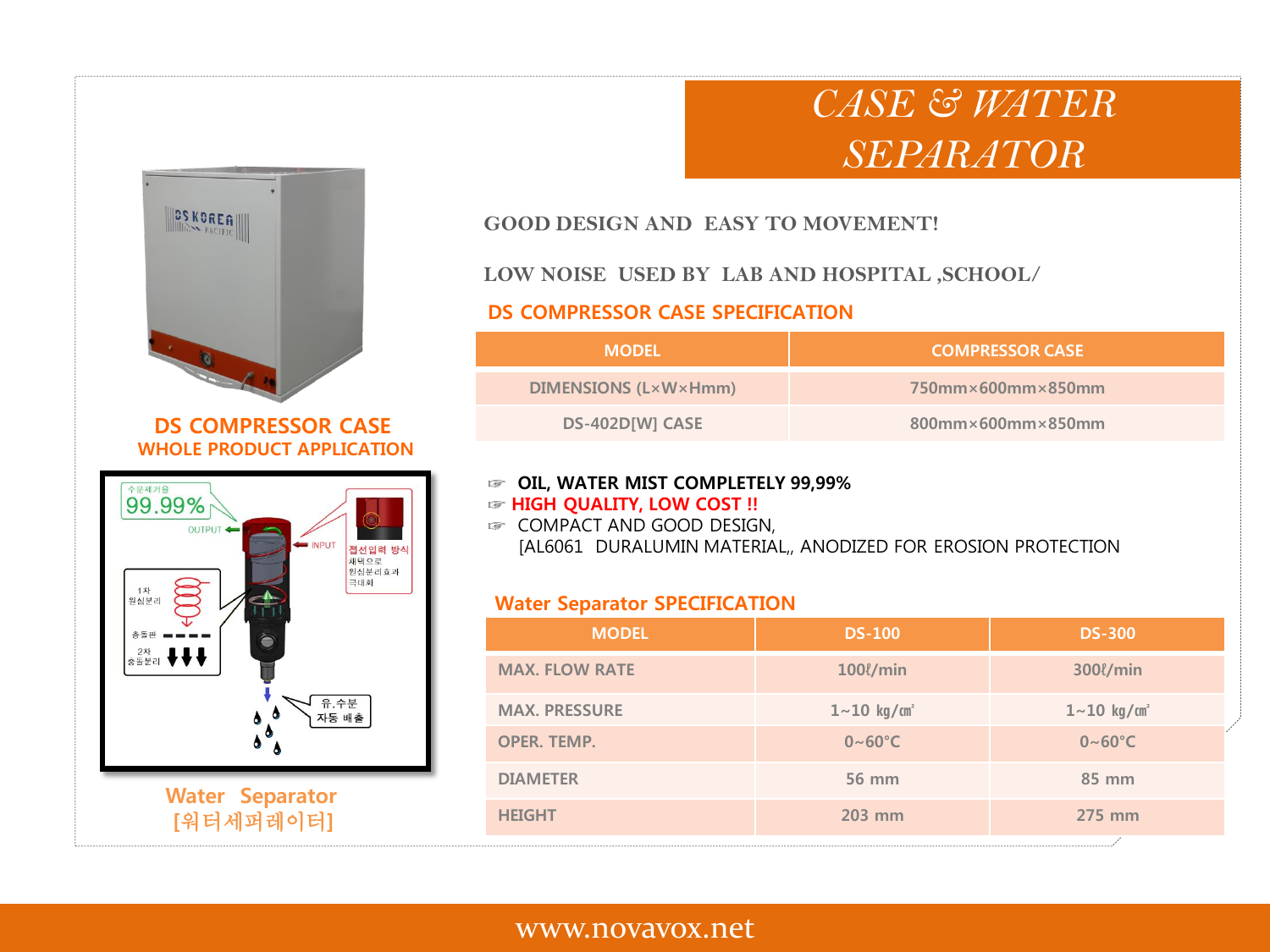# SUCTION [WET]

Safety and strong suction power . Good durability low noise, low vibration usable for dental unit and chair from 1set to 3set **SMART [Option] SUCTION SILENCER**





**SSEDA**

**MODEL WET SMART SUCTION SSEDA SUCTION WET MOTOR (HP) 750W [1HP] 850W [1.2HP] VOLTAGE / FREQUENCY AC-220V / 60Hz AC-220V / 60Hz RUNNING AMPS 5 AMP 5 AMP MAX. VACUUM POWER 65 cmHg 65 cmHg MAX. SUCTION VOLUME (LPM) 300L / Min 320L / Min COMPRESSOR SPEED (RPM) 3,450 RPM 3,450 RPM NUMBER OF TREATMENT UNIT 3 Units 4 Units WEIGHT 24Kg 16.7Kg OPTION SUCTION SILENCER [소음기] DIMENSIONS (L×W×Hmm) 290mm×260mm×380mm 280mm×300mm×330mm SPECIFICATION**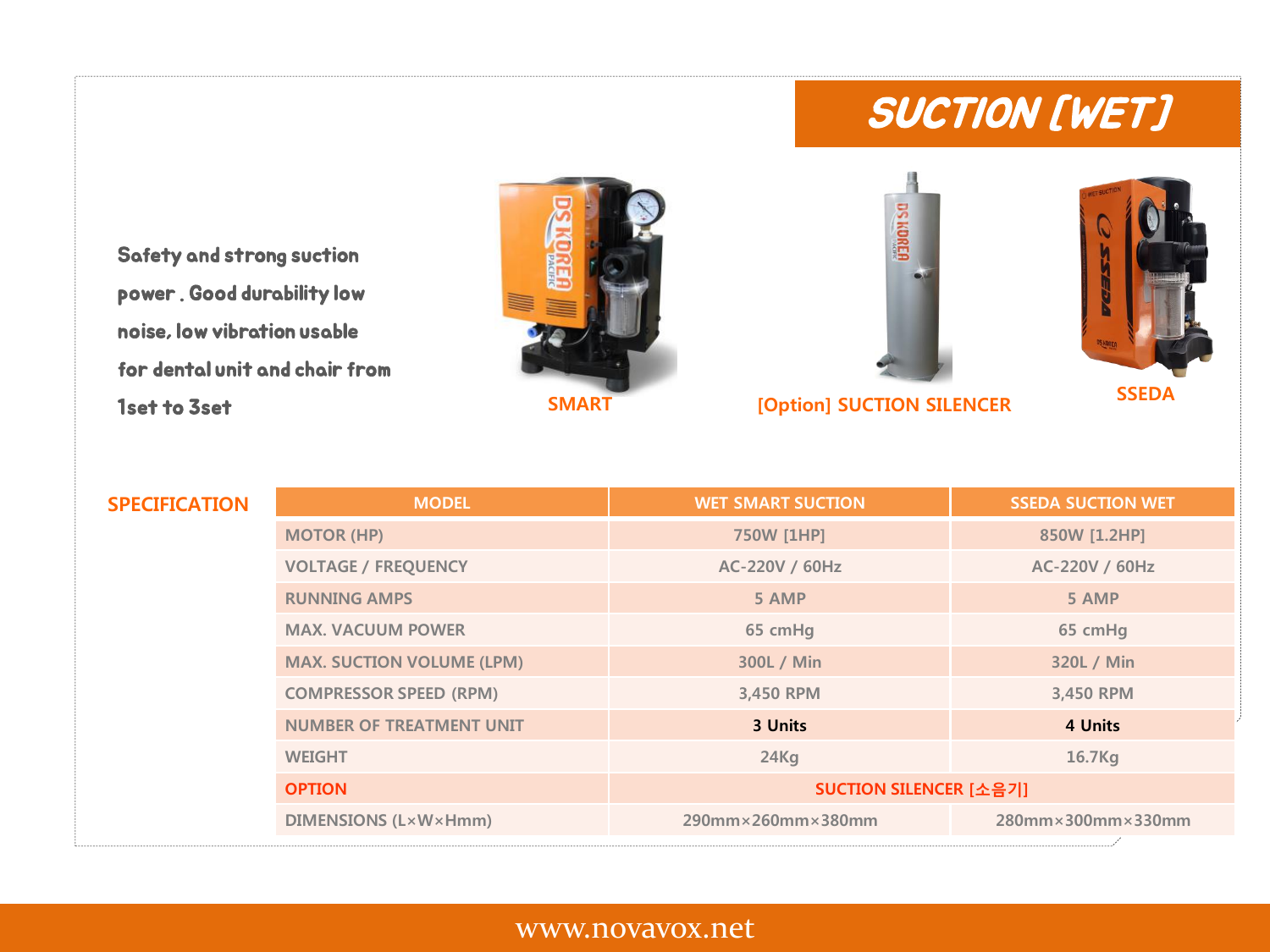# SUCTION [Dry]

- 1. No need to connect by water line,
- 2. 2head applacation. On breaking down Suction motor, usable by 1 head
- 3. Safety and low noise, low vibration and strong suction power, the best durability.
- 4. water overflow protection by sensor



# **DUAL SMART SUCTION**

| <b>SPECIFICATION</b> | <b>MODEL</b>                     | <b>DUAL SMART SUCTION</b> |
|----------------------|----------------------------------|---------------------------|
|                      | <b>MOTOR TYPE</b>                | <b>RVD 140</b>            |
|                      | <b>VOLTAGE / FREQUENCY</b>       | AC-220V / 60Hz (50Hz)     |
|                      | <b>RUNNING AMPS</b>              | 3AMP                      |
|                      | <b>MAX. VACUUM POWER</b>         | 700 mmHg                  |
|                      | <b>MAX. SUCTION VOLUME (LPM)</b> | 280L / Min                |
|                      | <b>NOISE LEVLE</b>               | 55 dB이하                   |
|                      | <b>NUMBER OF TREATMENT UNIT</b>  | 3 Units                   |
|                      | <b>WEIGHT</b>                    | 35Kg                      |
|                      | <b>DIMENSIONS (L×W×Hmm)</b>      | $290$ mm×260mm×380mm      |
|                      | <b>WARRANTY</b>                  | 3 year                    |
|                      |                                  |                           |